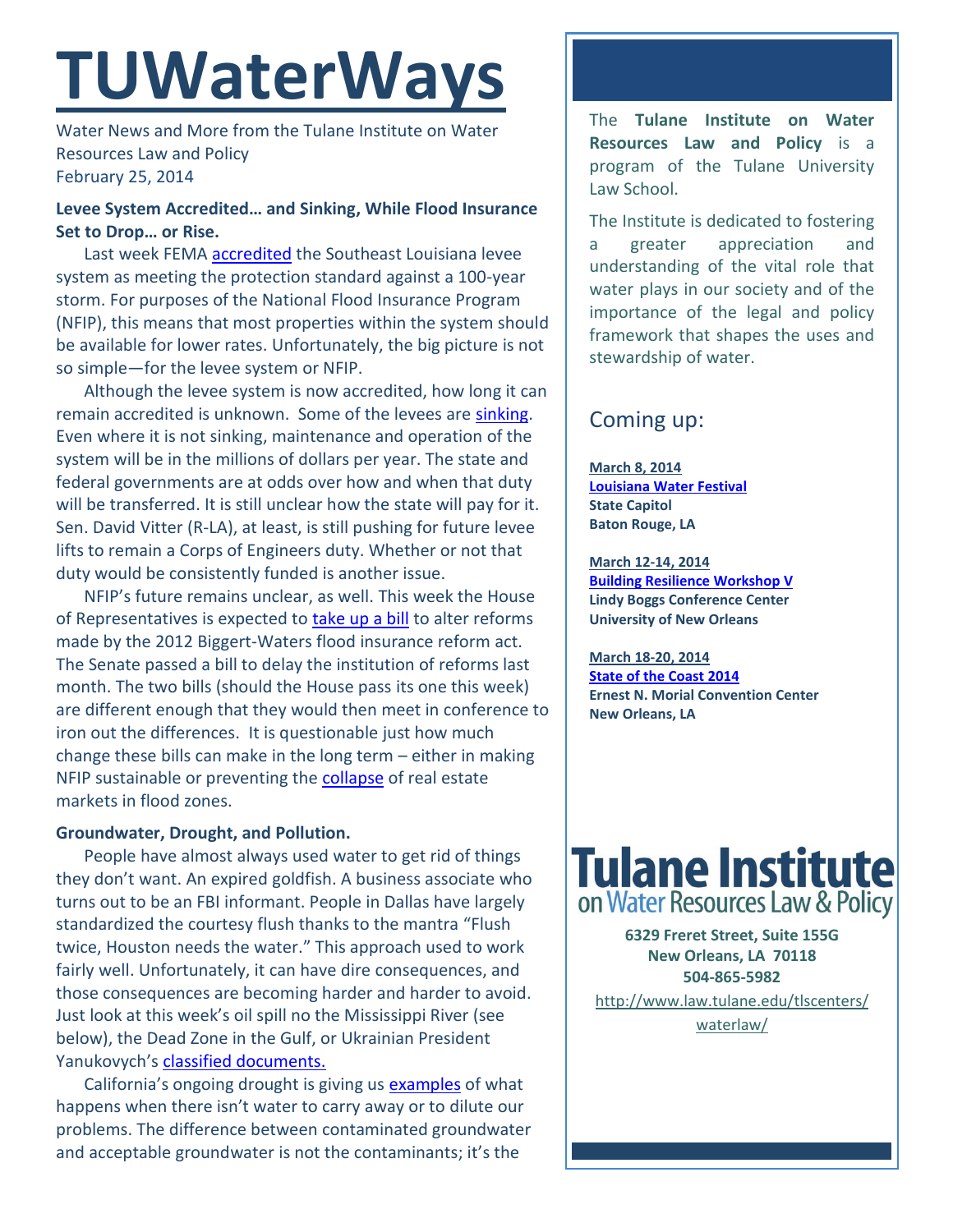amount of water. So areas that used to have safe groundwater are having trouble meeting drinking water standards when the same arsenic that has always been in the groundwater is mixing with much, much less water. The state has been working with small water systems to improve their capacity to make drinking water safe. In other areas, chemicals aren't being carried away from industrial/agricultural sites. How California's emergency [drought legislation](http://www.reuters.com/article/2014/02/20/us-usa-drought-legislation-idUSBREA1I1VJ20140220) addresses these problems, we are not sure.

#### **Inevitable Legislation to Re-Politicize "Non-Political" Levee Board Introduced in Baton Rouge**

Last summer, when the Southeast Louisiana Flood Protection Authority-East's lawsuit against dozens of oil and gas companies for wetlands damages was met with resounding criticism by Governor Jindal's office, it was immediately clear that legislation would be introduced this spring to increase gubernatorial control over the body. Senate Bill 79, *introduced* by Sen. Robert Adley, does just that. Currently, when there is an opening on the board, the nominating committee must nominate two candidates for each position. The Governor may then either choose one or reject both. Currently, a candidate who is rejected by the Governor may be renominated by the committee. Sen. Adley's bill would change that. Rejected candidates could only be considered later for other vacancies.

While it has already been proven that the existing board selection process is hardly removed from power politics (the Governor already has a great deal of power given that he sets the committee's calendar and apparently can refuse to appoint anybody to a vacancy) the pending bill would memorialize that trend rather than buttress the independence of the Authority and its nominators.

#### **USAID Reports Water Insecurity Leads to Conflict but Can Also Provide Opportunity for Cooperation**

The United States Agency for International Development (USAID) has made water development a cornerstone [strategy](http://www.usaid.gov/sites/default/files/documents/1865/USAID_Water_Strategy_3.pdf) for its development mission. To further that strategy, USAID has released a [new study](http://www.wilsoncenter.org/sites/default/files/USAID%20Water%20and%20Conflict%20Toolkit%20for%20Electronic%20Distribution.pdf) highlighting the variety of ways in which water instability can lead to disputes and armed conflict. Issues such as poor water service or the failure of a water management project can harm people's faith in the state. Changes in pricing or policy can lead to protests, and shortages can cause people to take up arms. Relations over any of the world's 276 transboundary river basins can also play a major role in international dealings. USAID (and others) are now trying to transform international water relations from zero-sum games to cooperative efforts that provide for all parties (including the rivers themselves). We can look to Israel, Palestine and Jordan's nascent efforts to come together over the Jordan River as an example of the win-win efforts USAID is trying to encourage (and for an example of the difficulties in creating said efforts, google "Israel Palestine Jordan water").

## **Barge and Tugboat Collision Causes Oil Spill on Mississippi River between New Orleans and Baton Rouge. So What Could Possibly Go Wrong if We Move Fracking Wastewater on Barges?**

Moving oil, natural gas, their byproducts, or their waste has the potential for disaster no matter what the mode of transportation. However, this week's [collision](http://theadvocate.com/home/8459490-125/oil-spill-closes-part-of) near Vacherie, LA closed down river traffic for two days, and it reminded us that inland shipping on our rivers that also serve as our drinking water sources is not without special risks that should give us all pause. A few months ago we reported on a proposed U.S. Coast Guard [plan](http://www.huffingtonpost.com/2013/12/15/fracking-wastewater-barge_n_4448938.html?ncid=edlinkusaolp00000003) to allow wastewater from hydrofracturing ("fracking") processes to be shipped on barges primarily from Pennsylvania to… downriver sites. Presumably that waste would be taken to disposal sites or wells. Who can say "no" to receiving such waste? Well, according to last month's Louisiana Supreme Court [case,](http://www.houmatoday.com/article/20140110/ARTICLES/140119930/1319?template=printpicart) not local governments in Louisiana. Companies that would like to drill disposal wells just have to comply with state laws. State Rep. [Dove](http://house.louisiana.gov/H_Reps/members.asp?ID=52) of Houma ha[s stated](http://www.houmatoday.com/article/20140124/ARTICLES/140129679/1319?template=printpicart) that he would like to change that and will file legislation to give local authorities supremacy in siting such wells, but as of today that bill has not been filed. Department of Natural Resources' Office of Conservation regulates how water must be handled and disposed and how facilities that do that must be constructed, but they do not have any jurisdiction over river transportation and for any agency to explicitly limit our disposal of exploration and production (E&P) wastewater to in-state waste would plainly be in violation of the commerce clause of the US Constitution. That waste has been determined to be "nonhazardous" via legislation regardless of what chemistry says. So who you gonna call? Ghostbusters! For now, they're just as helpful as anyone else on this. (RIP Harold Ramis).